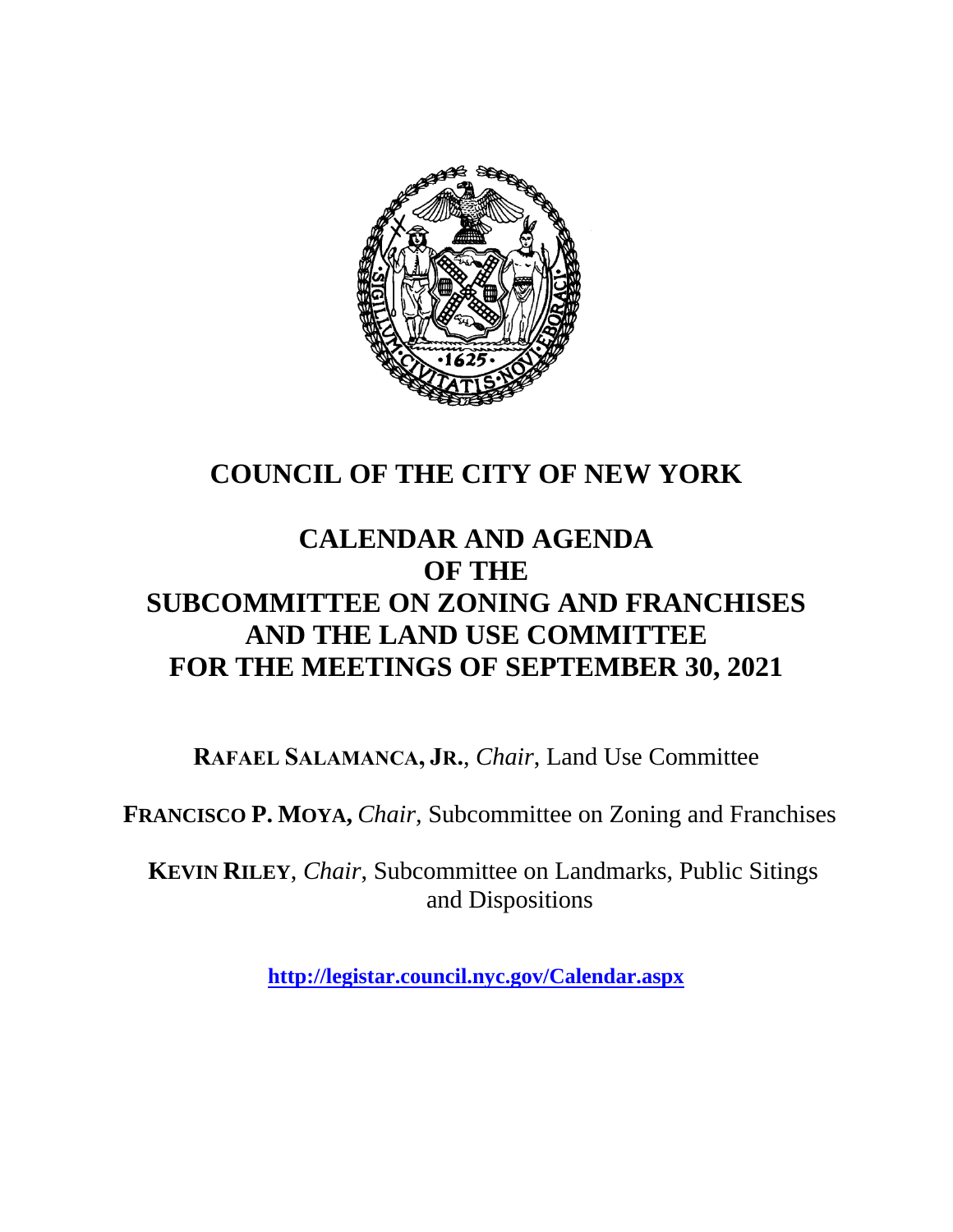#### **Table of Contents**

*Subcommittee on Zoning and Franchises Public Meeting Scheduled for 09/30/21 commencing at 10:30 A.M., Remote Meeting*

1. The Windermere (L.U. No. 834)…………………………………………….. 3-4

#### *The Land Use Committee Meeting Scheduled for 09/30/21 Commencing at 11:00 A.M.*

**Table of Contents**

# **Item No. Page**

| 1. | 2840 Knapp Street Rezoning (L.U. Nos. 832 and 833)                                                     | $4 - 5$ |
|----|--------------------------------------------------------------------------------------------------------|---------|
| 2. |                                                                                                        | $5-6$   |
| 3. | 629-639 West 142 <sup>nd</sup> Street Rezoning (L.U. Nos. 836 and 837)<br>(Withdrawn by the Applicant) | 6       |
| 4. | Elevate Transit: Zoning for Accessibility (L.U. No. 838)                                               |         |
| 5. | 106-02 Rockaway Beach Boulevard Rezoning (L.U. No. 839)                                                |         |
| 6. | 307 Kent Avenue Rezoning (L.U. Nos. 840 and 841)                                                       | 8       |

#### **Item No. Page**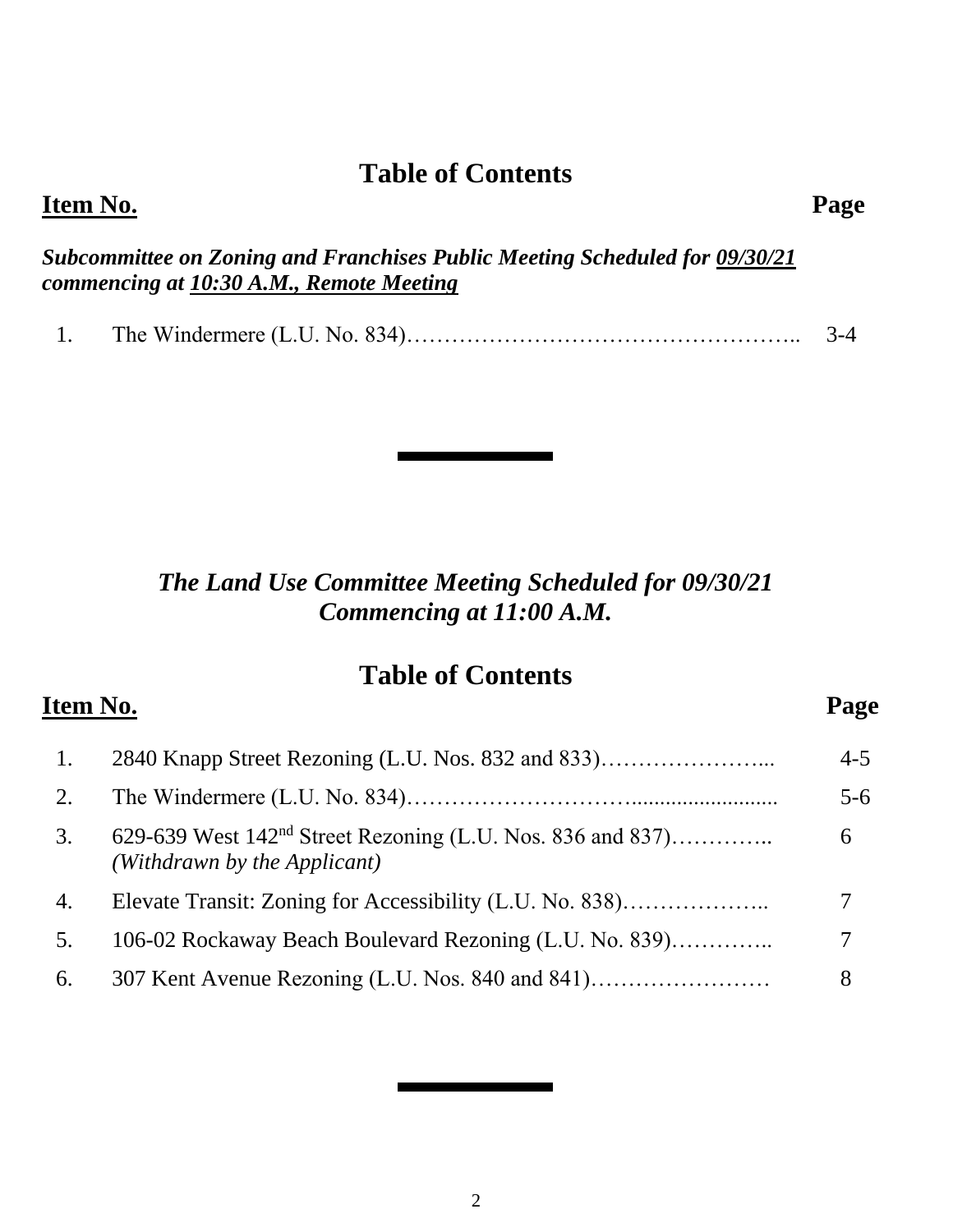### **SUBCOMMITTEE ON ZONING AND FRANCHISES**

The Subcommittee on Zoning and Franchises will hold a remote public meeting on the following matter, commencing at **10:30 A.M., Thursday, September 30, 2021:**

#### **L.U. NO. 834**

*The public hearing on this item was held on September 10, 2021 and closed. It was laid over by the Subcommittee on Zoning and Franchises*

#### **THE WINDERMERE**

#### **MANHATTAN CB - 4 C 210202 ZSM**

Application submitted by Windermere Properties, LLC, pursuant to Sections 197 c and 201 of the New York City Charter for the grant of a special permit pursuant to Section 74-711 of the Zoning Resolution to modify:

- 1. the use regulations of:
	- a. Section 22-10 (Uses Permitted As-of Right) to allow the conversion of residential floor area to commercial floor area; and
	- b. Section 32-421 (Limitation on Floors Occupied by Commercial Uses) to allow commercial use in Use Group 6 uses to be located above the first story of a building occupied by residential use on its upper stories; and
- 2. the bulk regulations of:
	- a. Sections 35-32 (Open Space Ratio for Residential Portions of Buildings) and 23- 15 (Open Space and Floor Area Regulations in R6 through R10 Districts) to reduce the required amount of open space;
	- b. Section 33-43 (Maximum Height of Walls and Required Setbacks) to allow the building to penetrate the permitted height and setback requirements;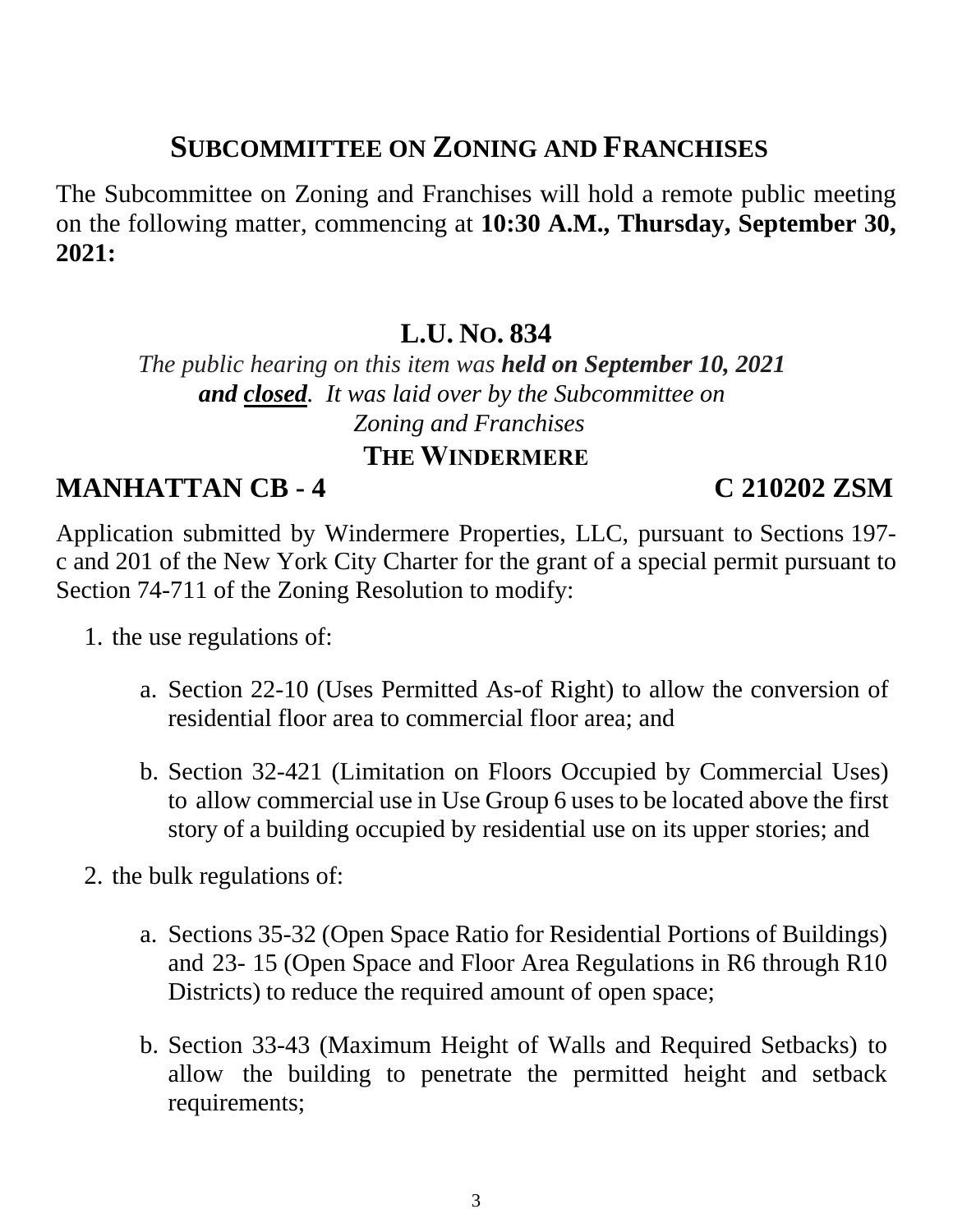- c. Section 23-86 (Minimum Distance between Legally Required Windows and Walls or Lot Lines) to reduce the minimum required distance between legally required windows and walls; and
- d. Section 23-87 (Permitted Obstructions in Courts) to allow portions of the building to be located within the inner court;

in connection with the proposed conversion, alteration and enlargement of an existing 8-story building, on property located at  $400-406$  West  $57<sup>th</sup>$  Street (Block 1066, Lot 32), in C1-8 and R8/C1- 5 Districts, within the Special Clinton District.

## **AGENDA OF THE LAND USE COMMITTEE**

The Land Use Committee will hold a remote meeting commencing at **11:00 A.M. on Thursday 30, 2021**, to consider items reported out of its subcommittees and conduct such other business as may be necessary.

### **L.U. NOS. 832 AND 833 ARE RELATED**

### **L.U. NO. 832 2840 KNAPP STREET REZONING**

### **BROOKLYN CB - 15 C 200203 ZMK**

Application submitted by Lipkaw Realty, LLC, pursuant to Sections 197-c and 201 of the New York City Charter for an amendment of the Zoning Map, Section No. 29a, changing from an R5 to an R6 District property bounded by the Shore Parkway (northerly portion), Knapp Street, a line 250 feet northerly of Emmons Avenue, and Brigham Street and its northerly centerline prolongation, as shown on a diagram (for illustrative purposes only) dated April 19, 2021, and subject to the conditions of CEQR Declaration of E-611.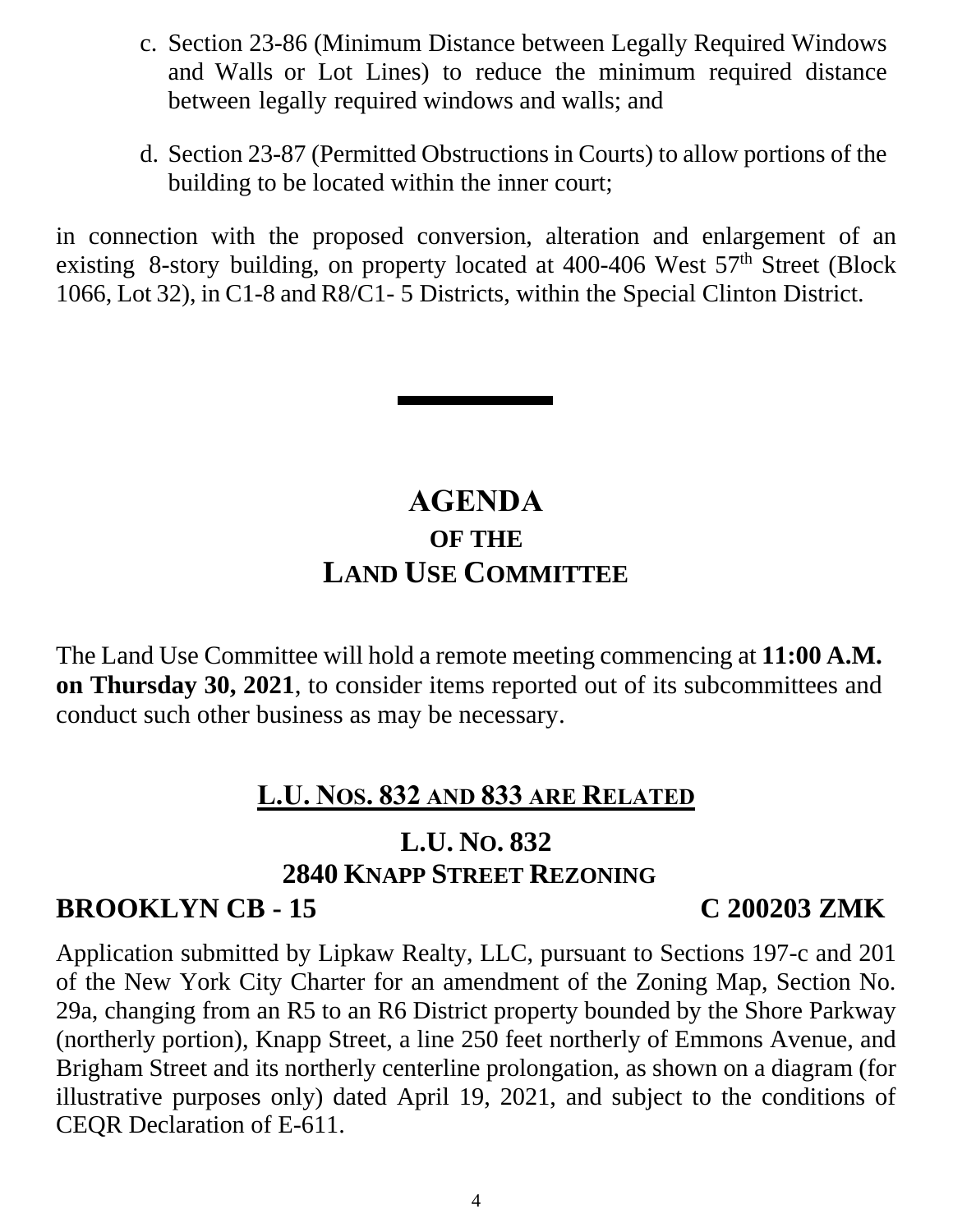### **L.U. NO. 833 2840 KNAPP STREET REZONING**

## **BROOKLYN CB - 15 N 200204 ZRK**

Application submitted by Lipkaw Realty, LLC, pursuant to Section 201 of the New York City Charter, for an amendment of the Zoning Resolution of the City of New York, modifying APPENDIX F for the purpose of establishing a Mandatory Inclusionary Housing area.

**The full zoning text may be viewed at the following website: <http://www1.nyc.gov/site/planning/about/cpc-reports/cpc-reports.page>**

## **L.U. NO. 834 THE WINDERMERE**

## **MANHATTAN CB - 4 C 210202 ZSM**

Application submitted by Windermere Properties, LLC, pursuant to Sections 197 c and 201 of the New York City Charter for the grant of a special permit pursuant to Section 74-711 of the Zoning Resolution to modify:

- 1. the use regulations of:
	- a. Section 22-10 (Uses Permitted As-of Right) to allow the conversion of residential floor area to commercial floor area; and
	- b. Section 32-421 (Limitation on Floors Occupied by Commercial Uses) to allow commercial use in Use Group 6 uses to be located above the first story of a building occupied by residential use on its upper stories; and
- 2. the bulk regulations of:
	- a. Sections 35-32 (Open Space Ratio for Residential Portions of Buildings) and 23- 15 (Open Space and Floor Area Regulations in R6 through R10 Districts) to reduce the required amount of open space;
	- b. Section 33-43 (Maximum Height of Walls and Required Setbacks) to allow the building to penetrate the permitted height and setback requirements;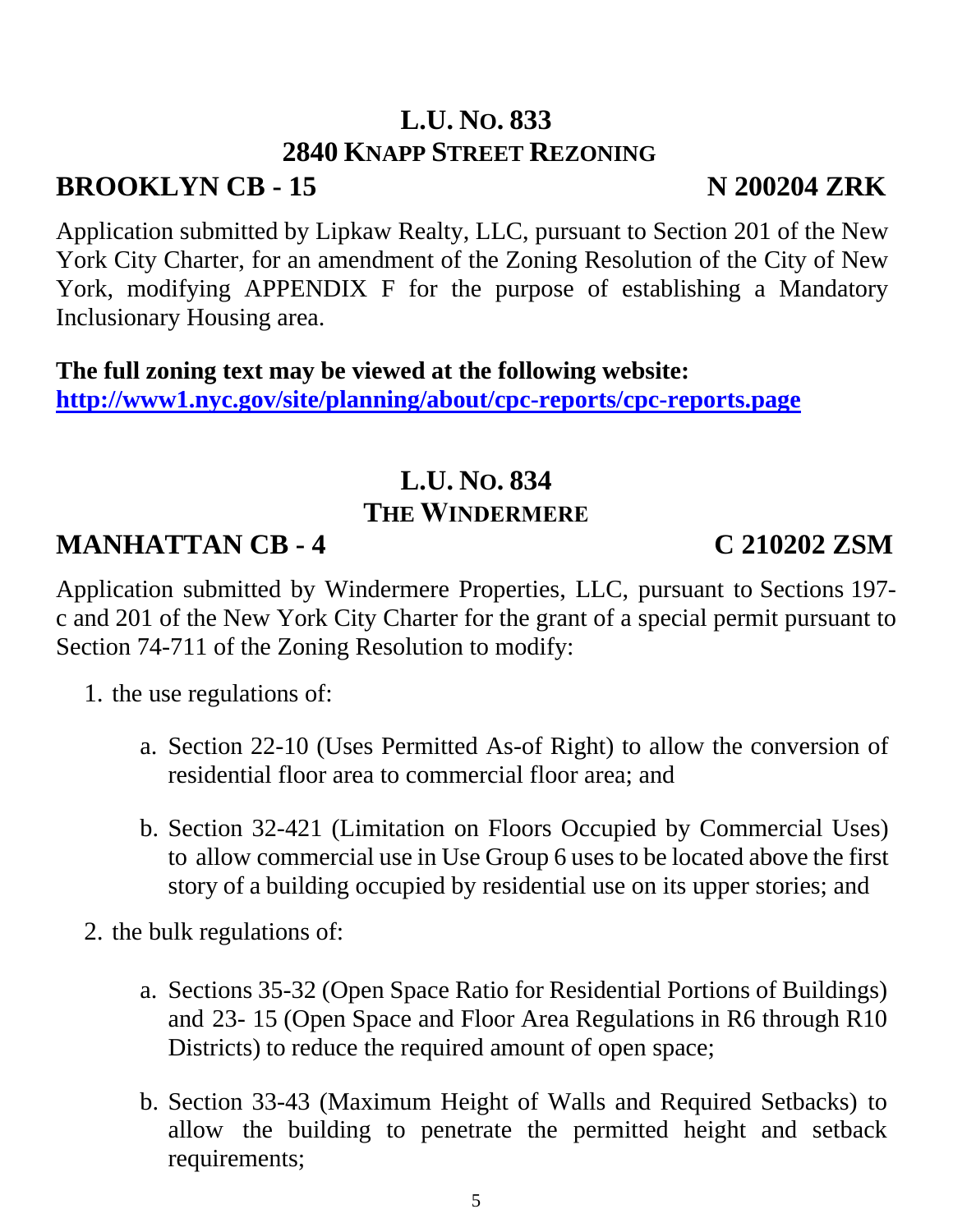- c. Section 23-86 (Minimum Distance between Legally Required Windows and Walls or Lot Lines) to reduce the minimum required distance between legally required windows and walls; and
- d. Section 23-87 (Permitted Obstructions in Courts) to allow portions of the building to be located within the inner court;

in connection with the proposed conversion, alteration and enlargement of an existing 8-story building, on property located at  $400-406$  West  $57<sup>th</sup>$  Street (Block 1066, Lot 32), in C1-8 and R8/C1- 5 Districts, within the Special Clinton District.

#### **L.U. NOS. 836 AND 837 ARE RELATED (WITHDRAWN BY THE APPLICANT)**

## **L.U. NO. 836 629-639 WEST 142ND STREET REZONING (WITHDRAWN BY THE APPLICANT)**

## **MANHATTAN CB - 9 C 210261 ZMM**

Application submitted by Soma 142, LLC, pursuant to Sections 197-c and 201 of the New York City Charter for an amendment of the Zoning Map, Section No. 6a, by changing from an existing R6A District to an R9A District property bounded by a line midway between West 142rd Street and West 143rd Street and its westerly prolongation, a line 365 feet westerly of Broadway, West 142nd Street and its westerly prolongation, and the easterly boundary line of Riverside Park, as shown on a diagram (for illustrative purposes only) dated March 15, 2021, and subject to the conditions of CEQR Declaration E-607.

#### **L.U. NO. 837 629-639 WEST 142ND STREET REZONING (WITHDRAWN BY THE APPLICANT) MANHATTAN CB - 9 N 210262 ZRM**

Application submitted by Soma 142, LLC, pursuant to Section 201 of the New York City Charter, for an amendment of the Zoning Resolution of the City of New York, modifying APPENDIX F for the purpose of establishing a Mandatory Inclusionary Housing Area.

**The full zoning text may be viewed at the following website: <http://www1.nyc.gov/site/planning/about/cpc-reports/cpc-reports.page>**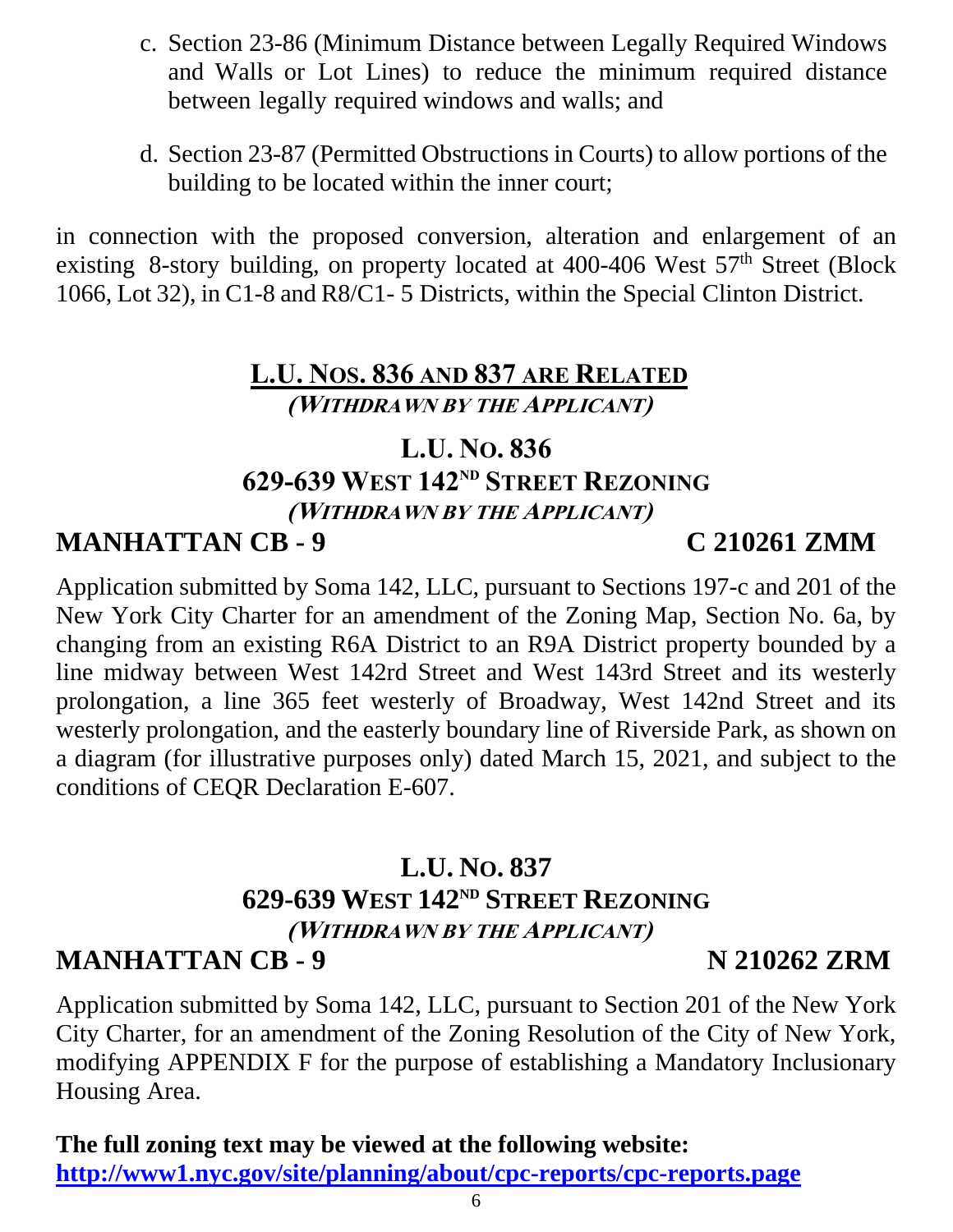## **L.U. NO. 838 ELEVATE TRANSIT – ZONING FOR ACCESSIBILITY CITYWIDE N 210270 ZRY**

Application submitted by Metropolitan Transportation Authority and New York City Department of City Planning, pursuant to Section 201 of the New York City Charter, for an amendment of the Zoning Resolution of the City of New York, creating Article VI, Chapter 6 (Special Regulations Applying Around Mass Transit Stations) and modifying related Sections.

**The full zoning text may be viewed at the following website: <http://www1.nyc.gov/site/planning/about/cpc-reports/cpc-reports.page>**

## **L.U. NO. 839**

### **106-02 ROCKAWAY BEACH BOULEVARD REZONING QUEENS CB - 14 C 180395 ZMQ**

Application submitted by RBB II, LLC, pursuant to Sections 197-c and 201 of the New York City Charter for an amendment of the Zoning Map, Section Nos. 30a and 30b:

- 1. eliminating from an existing R5D District a C2-3 District bounded by Rockaway Freeway, Beach 106<sup>th</sup> Street, Rockaway Beach Boulevard, and Beach  $108<sup>th</sup>$  Street; and
- 2. changing from an R5D District to a M1-3 District property bounded by Rockaway Freeway, the centerline of a Railroad Right-Of-Way, Beach 106<sup>th</sup> Street, Rockaway Beach Boulevard, and Beach 108<sup>th</sup> Street;

as shown in a diagram (for illustrative purposes only) dated April 5, 2021, and subject to the conditions of CEQR Declaration E-215.